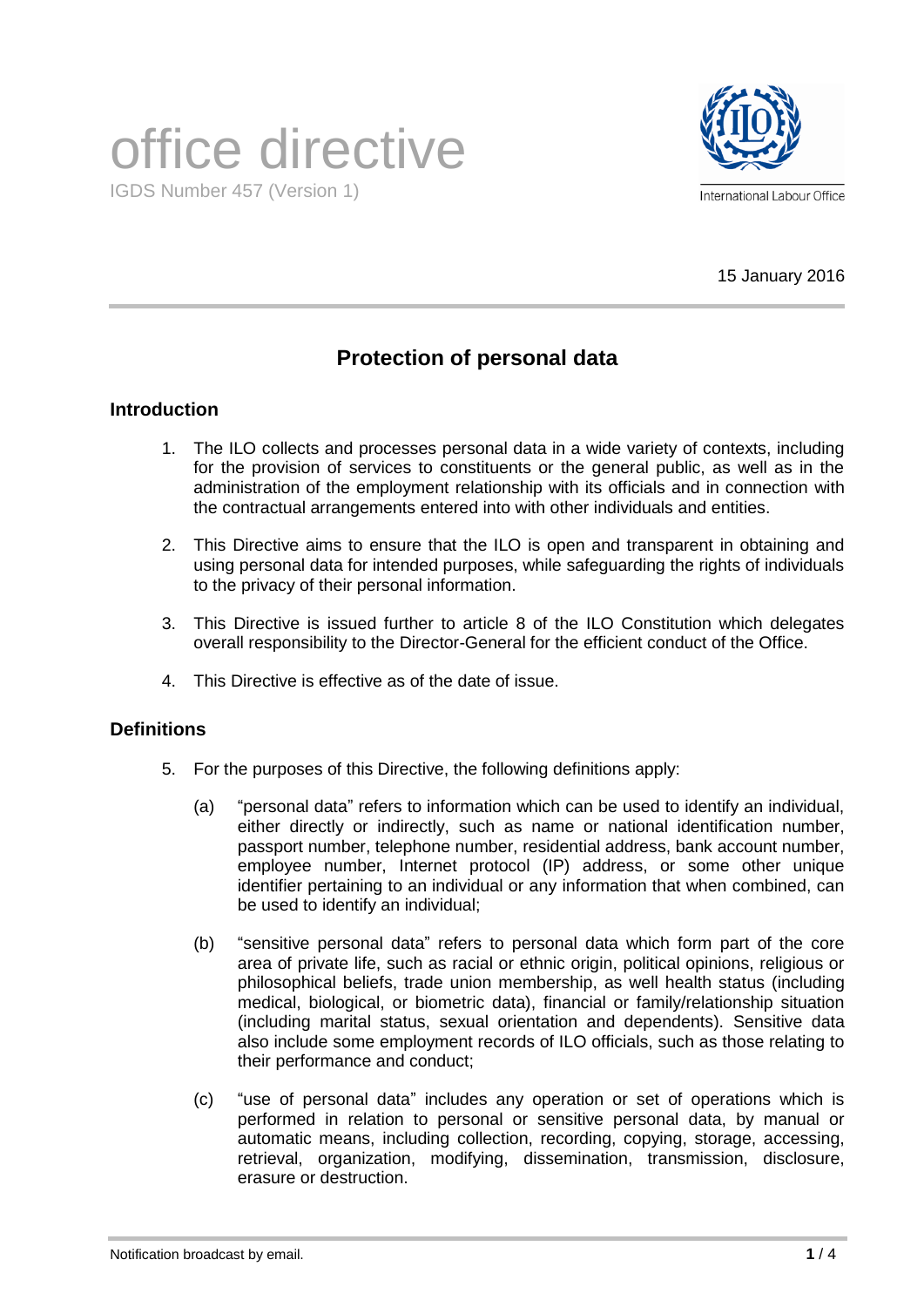## **Scope**

- 6. This Directive applies to any personal data, including sensitive personal data, held by the ILO or by third parties on behalf of the ILO.
- 7. Standard personal data held by the ILO includes data received from constituents, participants in ILO meetings, staff members, interns, consultants, suppliers, contractors or other individuals associated with the Organization and required for the ILO to comply with its constitutional obligations and to carry out its related administrative functions. Personal data of other individuals, such as users of ILO websites and other information resources, may also be held and used by the ILO, as required, to provide the service requested.
- 8. The use of sound and image data, such as in cases of audio and video records, including video surveillance, fall outside of the scope of this Directive.

## **Guiding principles**

- 9. The following principles govern the use of personal data by the ILO. Personal data shall be:
	- obtained for one or more authorized purposes, such as to administer the entitlements of ILO officials, fulfil a contract or meet other legal obligations;
	- adequate, relevant and not excessive for the purpose for which they are obtained;
	- accurate and kept up to date where required;
	- used in a manner consistent with the purpose for which they are obtained and in compliance with the ILO's accountability framework,  $1$  including the ILO Staff Regulations and the *Standards of Conduct for the International Civil Service*;
	- used in accordance with the rights of the individuals concerned;
	- used only by authorized individuals on a "need to know" basis; and
	- subject to reasonable security safeguards, including higher protection measures for confidential information. <sup>2</sup>
- 10. Personal data shall not be:
	- used for any commercial purposes;
	- kept longer than is necessary; and
	- transferred to another jurisdiction without authorization and without ensuring that such personal data will enjoy sufficient protection under the regulatory framework of that jurisdiction.

<sup>1</sup> Director General's Announcement, *ILO accountability framework*, IGDS No. 137 (version 1), of 15 January 2010, and Office Guideline, *The ILO accountability framework: Key standards and mechanisms*, IGDS No. 195 (version 1), of 25 October 2010.

<sup>2</sup> Office Directive, *Classification of ILO Information Assets*, IGDS No. 456 (version 1), of 5 January 2016.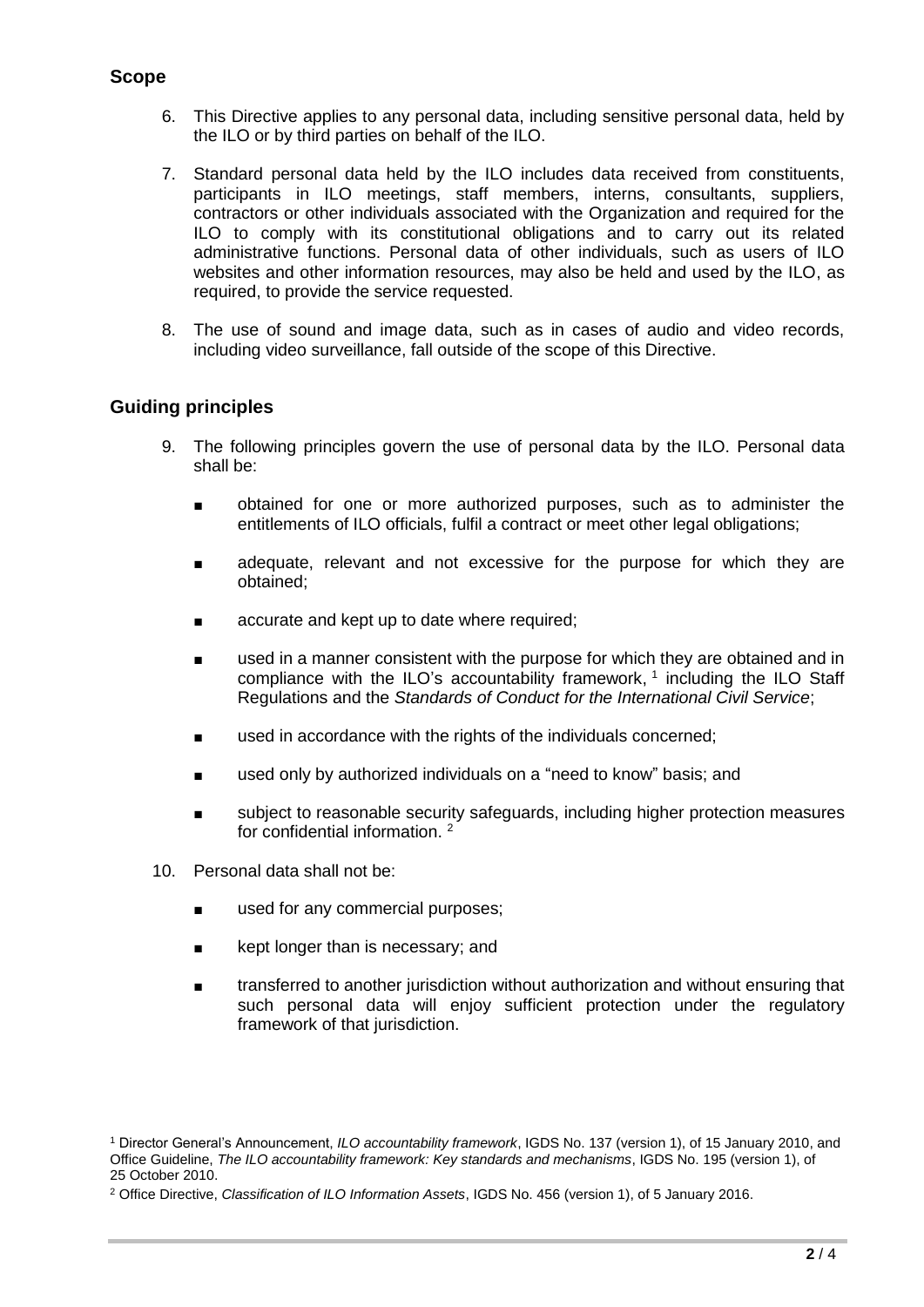11. Sensitive personal data shall not be released to third parties without the explicit written consent of the individual concerned, except where required by national law enforcement authorities or competent international organizations, whether in the context of judicial proceedings or where necessary to protect the interests of the Organization or of the individual.

#### **Roles and responsibilities**

12. The following roles and responsibilities have been established for implementing this Directive.

#### *Personal data protection function*

- 13. The personal data protection function is devolved to the Office of the Legal Adviser (JUR), which will be responsible for:
	- developing and reviewing all personal data protection policies and related procedures on a regular basis;
	- ensuring that appropriate governance procedures are in place to safeguard personal data and their use;
	- ensuring the communication of policies and processes to staff;
	- responding to inquiries and questions on personal data protection;
	- obtaining the consent of individuals where disclosure of their personal data is contemplated;
	- ensuring that any request for the communication or disclosure of personal data to third parties is legitimate, and approving, where required, such communication or disclosure without the consent of the individual concerned; and
	- approving any personal data protection and privacy statements attached to communications such as emails, broadcasts and announcements.

#### *IT Security Officer*

- 14. The IT Security Officer is an official in INFOTEC responsible for ensuring that IT systems used to electronically store personal data have the necessary IT controls in place to securely protect such data. The responsibilities of the IT Security Officer include:
	- ensuring that all systems, services and equipment used for storing, processing and accessing personal data meet minimum best practice security standards (it being understood that the ILO cannot guarantee that unauthorized third parties will never access personal data);
	- performing regular information security checks and scans to ensure hardware and software used to process personal data is functioning properly and complies with ILO information security standards; and
	- evaluating any third-party IT service provider which may need to use personal data held by the ILO.